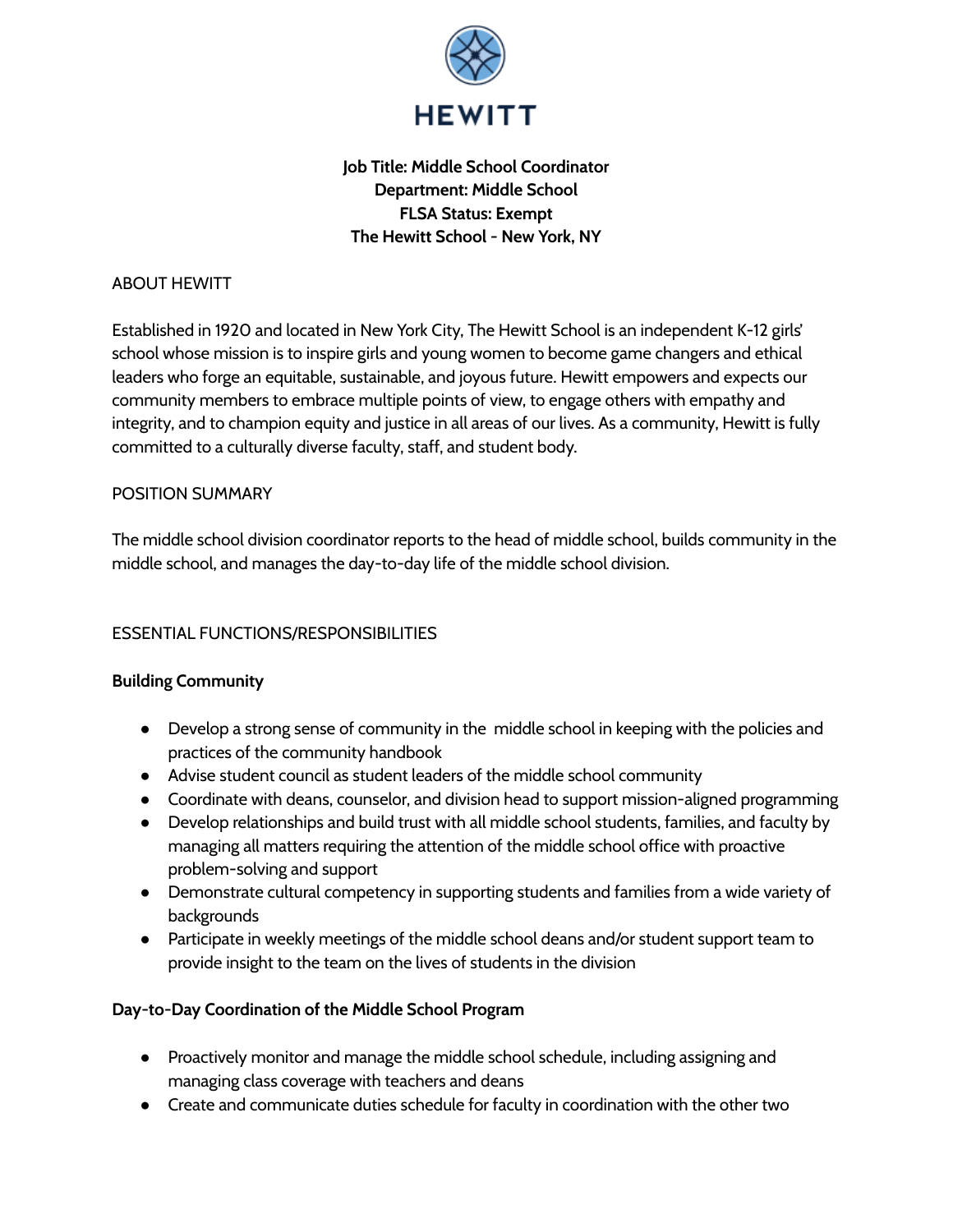divisions

- Work with division head and technology office to create and maintain accurate class rosters
- Coordinate and administer Hewitt Hour electives
- Manage student-facing meeting/classroom and theater booking requests and oversee and resolve middle school room availabilities or conflicts
- Monitor daily attendance from advisors and classroom teachers through Veracross, including early dismissals and planned absences
- Conduct daily email and phone communication with families regarding attendance
- Coordinate a process for ordering materials for teachers and classes
- Manage and track spending within the division, including monthly credit card statement
- Monitor morning arrivals and the after-school quiet study program
- Coordinate the head of middle school's daily schedule, with an awareness of middle school priorities, schedule, and calendar

## **Project Management and Event Planning**

- Monitor the middle school calendar, proactively prioritizing, planning, and organizing events in support of the mission, including planning, facilities arrangements, materials, food service, and Zoom hosting in coordination with the calendar team, division head, grade level deans, and faculty
- In coordination with the admissions office and division offices, organize programming for full community gatherings in support of the mission
- In coordination with the division head, plan and host online events including curriculum nights and rising to events
- Help to coordinate assemblies and events, including fall and end-of-year gatherings as well as school concerts
- Partner with the nurse and grade level deans on the preparation for all overnight and off-campus trips, including permission forms and site reservations; chaperone day and overnight trips on occasion

### **Communication and Records**

- In coordination with the division head, faculty, and deans, manage the reports process
- Work with upper school dean to develop and communicate middle school and upper school report schedule
- Proofread and edit reports, progress reports, and semester comments
- Use Veracross platform to generate documents, spreadsheets, and lists to facilitate the smooth running of the middle school
- Work with the division head to draft and edit communications about policies, procedures, and events to ensure accuracy
- Work with the division head to ensure the accuracy of communications about events in the division
- Work with the technology team to update and maintain accurate email distribution lists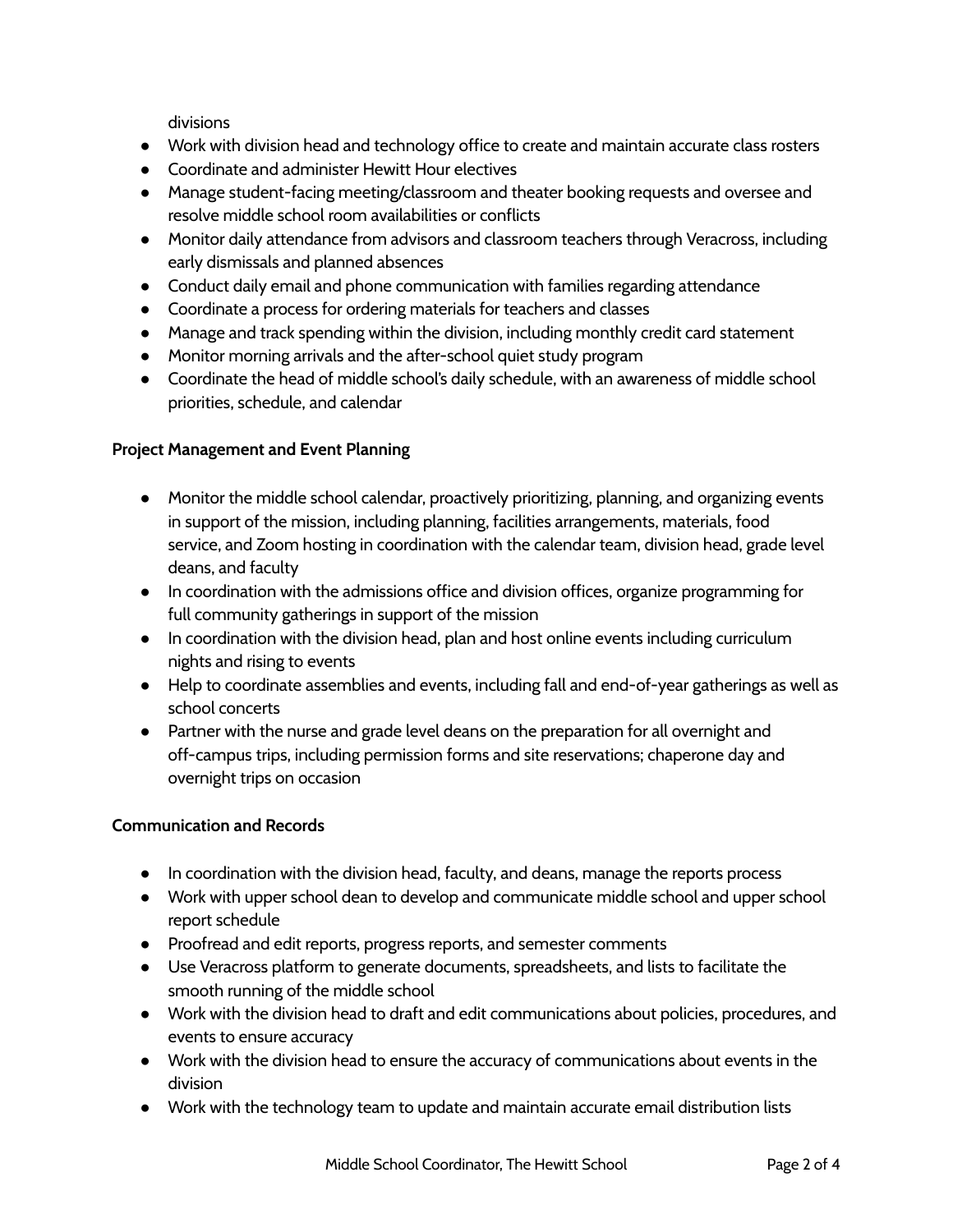● Track and support the applications of students to other schools by responding to requests for transcripts and recommendations and manage the process of application to DOE schools

### QUALIFICATIONS REQUIRED

- Demonstrated commitment to anti-bias education and social justice
- Bachelor's degree
- Experience with students and a demonstrated commitment to building community
- High intrinsic motivation and capacity for work, strong interpersonal skills, discretion, flexibility, proactivity, ability to set priorities, and sterling independent judgment
- Ability to maintain confidentiality for all communications
- Ability to work independently as well as in a team environment
- Ability to handle multiple priorities simultaneously, and excellent organizational, technological, and follow-up skills
- Experience with project management fundamentals (time and task management, tracking milestones and deadlines, and managing multiple collaborators or stakeholders), and familiarity with project management and productivity tools and platforms
- Expertise (i.e. full competency and extensive experience) with Microsoft Office (Word, PowerPoint, Excel), Google Suite (Gmail, Google Docs, Google Sheets, Google Slides), Zoom, Veracross, and Altitude or similar Learning Management System

## QUALIFICATIONS DESIRED

- Proficient with Mac platforms; comfortable with technology or demonstrated ability to learn quickly
- Commitment to student life
- Proven dedication to professional growth and purpose-driven practice
- Professional practice and ability to model contemplation as part of intellectual exploration

TO APPLY: Please submit a resumé, cover letter, and examples of previous relevant work to employment@hewittschool.org. Cover letters should reflect a careful reading of The Hewitt School's website, including the school's academic philosophy. **Please reference the job title in the subject line of your email.** No phone calls, please. Recruitment will remain open until the position is filled; applicants should apply as soon as possible for consideration.

### IMPORTANT INFORMATION

The Hewitt School is an Equal Opportunity Employer. It has been and will continue to be a fundamental policy of the school not to discriminate on the basis of any category prohibited by applicable federal, New York State and/or New York City laws/regulations. This policy applies to all